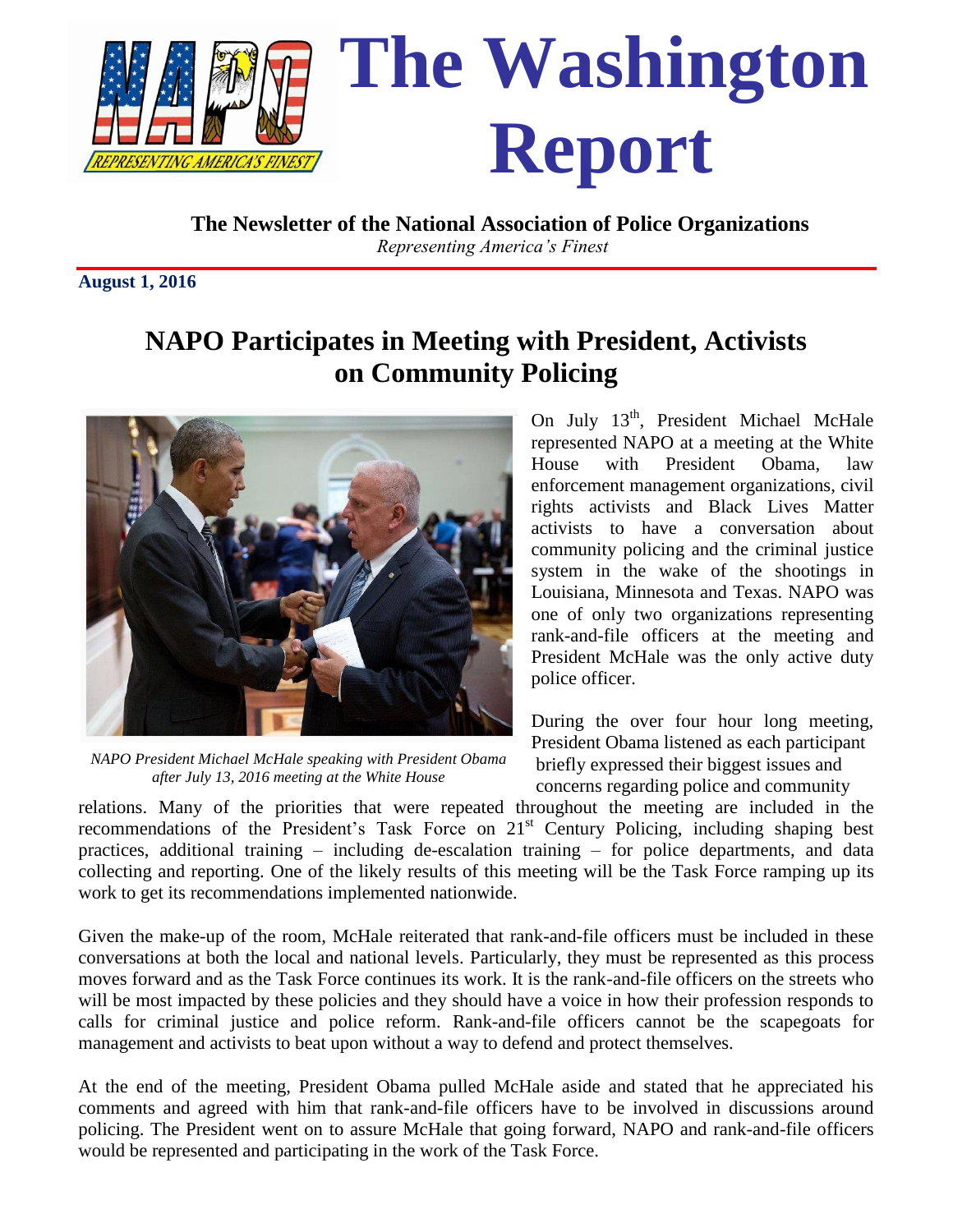The White House is working on another face-to-face meeting with the Vice President for early August to continue the conversation with NAPO. We will keep our members up to date on any actions that come out of these meetings and we will continue to ensure your rights and interests are represented and protected.

# **NAPO Meeting with White House Officials Regarding 1033 Program**

NAPO Executive Director Bill Johnson met with White House officials on July 14<sup>th</sup> to discuss our concerns with the President's Executive Order restricting law enforcement's access to lifesaving surplus military equipment. Johnson met with the Deputy Assistant to the President for Urban Affairs, Justice and Opportunity, the Assistant Attorney General for the Office of Justice Programs and leaders of the Law Enforcement Equipment Working Group from the Departments of Justice, Homeland Security and Defense. NAPO continues to be the only or one of only two organizations representing the voice of rankand-file police officers in these meetings with the President, Vice President and senior Administration officials.

NAPO has been a loud critic of the President's Executive Order as access to surplus military equipment is a top issue for agencies across the country. NAPO's top concern with this issue is the need for unfettered access to vital defensive gear, such as ballistic helmets, shields and body armor, which are restricted under the Executive Order, and agencies must jump through unnecessary and burdensome hoops to obtain.

The meeting was a frank and candid conversation which started with the Administration officials stating that it was never their intent to do away with any equipment needed by law enforcement. Johnson pointed out that the Executive Order itself states that prohibition of certain equipment is "appropriate because the substantial risk of misusing or overusing these items… could significantly undermine community trust and may encourage tactics and behaviors that are inconsistent with the premise of civilian law enforcement. These concerns outweigh the Federal Government's interest in providing this equipment to address law enforcement needs (that could not otherwise be fulfilled)."

At the beginning of the meeting it seemed as though the Administration had already decided against making any changes to the Executive Order; however, by the end there was a commitment to ease some of the requirements. Specifically, they will make minor modifications to the annual training requirement and to the required reporting after a "significant incident". The Administration was expected to make this announcement at the July 21, 2016 meeting of the Federal Interagency Law Enforcement Equipment Working Group, which NAPO attended.

The Administration officials also committed to looking at redefining the restricted items and stated that NAPO will be involved in that process. NAPO will continue to work with the Administration to advance the rights and interests of our members on this issue and all issues affected law enforcement officers today.

# **NAPO Participates in 1033 Law Enforcement Equipment Working Group Meeting**

On July 21<sup>st</sup>, NAPO participated in the Federal Interagency Law Enforcement Equipment Working Group stakeholder meeting. The Working Group was established by President Obama's Executive Order to make recommendations on restricting surplus military equipment and oversee the implementation of those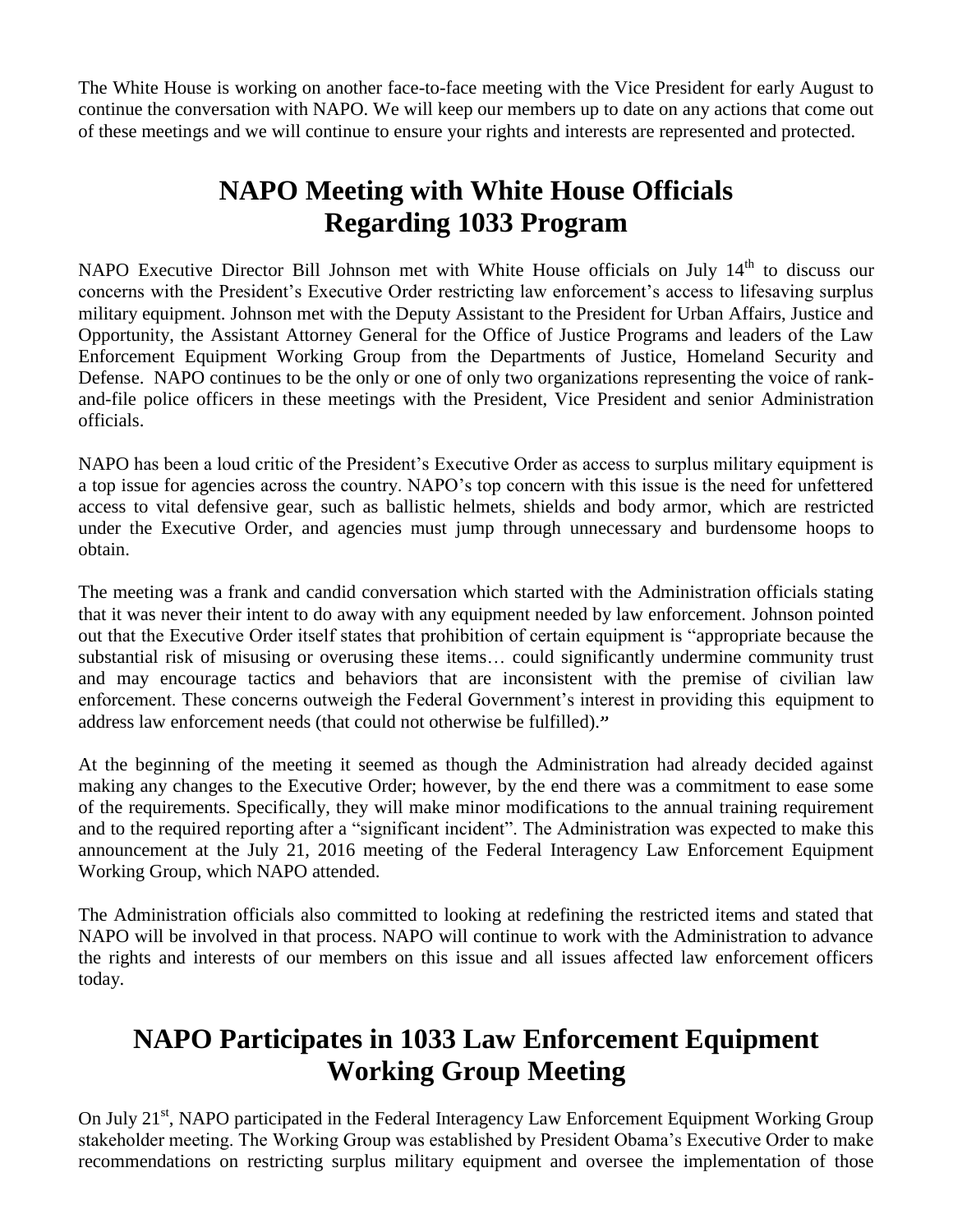recommendations. Although law enforcement was represented at the meeting, we were heavily outnumbered by civil rights activists and government officials. NAPO was one of only two organizations present that represent rank-and-file officers.

The Working Group did announce the two changes to the Executive Order that were laid out to NAPO by the Administration in our July  $14<sup>th</sup>$  meeting: 1) the annual training requirement does not have to be conducted in a classroom setting, it can be satisfied through in-person presentations, announcements during roll call and video training; and 2) only federally-acquired equipment obtained in fiscal year 2016 and beyond have to be reported for the "significant incident" data collection and reporting – agencies no longer have to report on similar equipment purchased with non-federal funds. While these changes are not yet finalized, they are expected to be implemented at the start of the 2017 fiscal year on October 1<sup>st</sup>.

The Working Group also stated that the definitions for equipment are overly broad and are capturing equipment that the Administration did not intend to take from state and local law enforcement. We have been asked to provide written recommendations on both the equipment listed on the restricted and controlled equipment lists and the definitions of the equipment.

Many of the civil rights organizations are still calling for the elimination of the 1033 Program and will certainly be pushing for an expansion of the equipment lists to counter our calls to narrow or eliminate the lists. NAPO will be providing written recommendations and we are continuing the fight to ensure that our officers have access to the protective equipment they need to keep themselves and their communities safe. We will keep our members up to date on the status of the Executive Order and any changes that are made for fiscal 2017.

### **NAPO on the Hill: Meetings with House Armed Services Committee on 1033 Program**

On July 13<sup>th</sup>, NAPO met with staff from the offices of House Armed Services Committee Chairman Mac Thornberry (R-TX) and Ranking Member Adam Smith (D-WA) to discuss our asks pertaining to the Department of Defense 1033 Program in the Fiscal 2017 National Defense Authorization Act (NDAA). The House and Senate have each passed their own versions of the Act and have started negotiating a compromise bill. Negotiations are expected to last throughout the summer recess.

NAPO, together with other national law enforcement organizations, is urging negotiators to lay the ground work for rescinding the Executive Order. During consideration of the bill in the Senate, Senator James Inhofe offered an amendment, which NAPO endorsed, that would have rescinded Executive Order 13688 and return control of the 1033 Program to the Secretary of Defense and Congress. Despite Senator Inhofe's extraordinary efforts, which we greatly appreciate, this amendment was rejected by a tie vote. Because this amendment failed, we are unable to revoke the Executive Order in the NDAA, but we can make certain there is support for law enforcement's access to surplus military equipment.

Chairman Thornberry's staff indicated that protecting law enforcement's access to this equipment is a priority for him in negotiations. They also stated he supports the NAPO-endorsed provision offered by Congressman Ted Poe (R-TX) – in the House version of the National Defense Authorization Act (NDAA) – that would restore state and local law enforcement's access to such equipment for border protection. It was a very productive meeting and NAPO will work to build support with other negotiators for Chairman Thornberry's efforts.

Ranking Member Smith's staff was understanding of our concerns with the Executive Order and stated that the Congressman supports the law enforcement community and wants to work with us to ensure our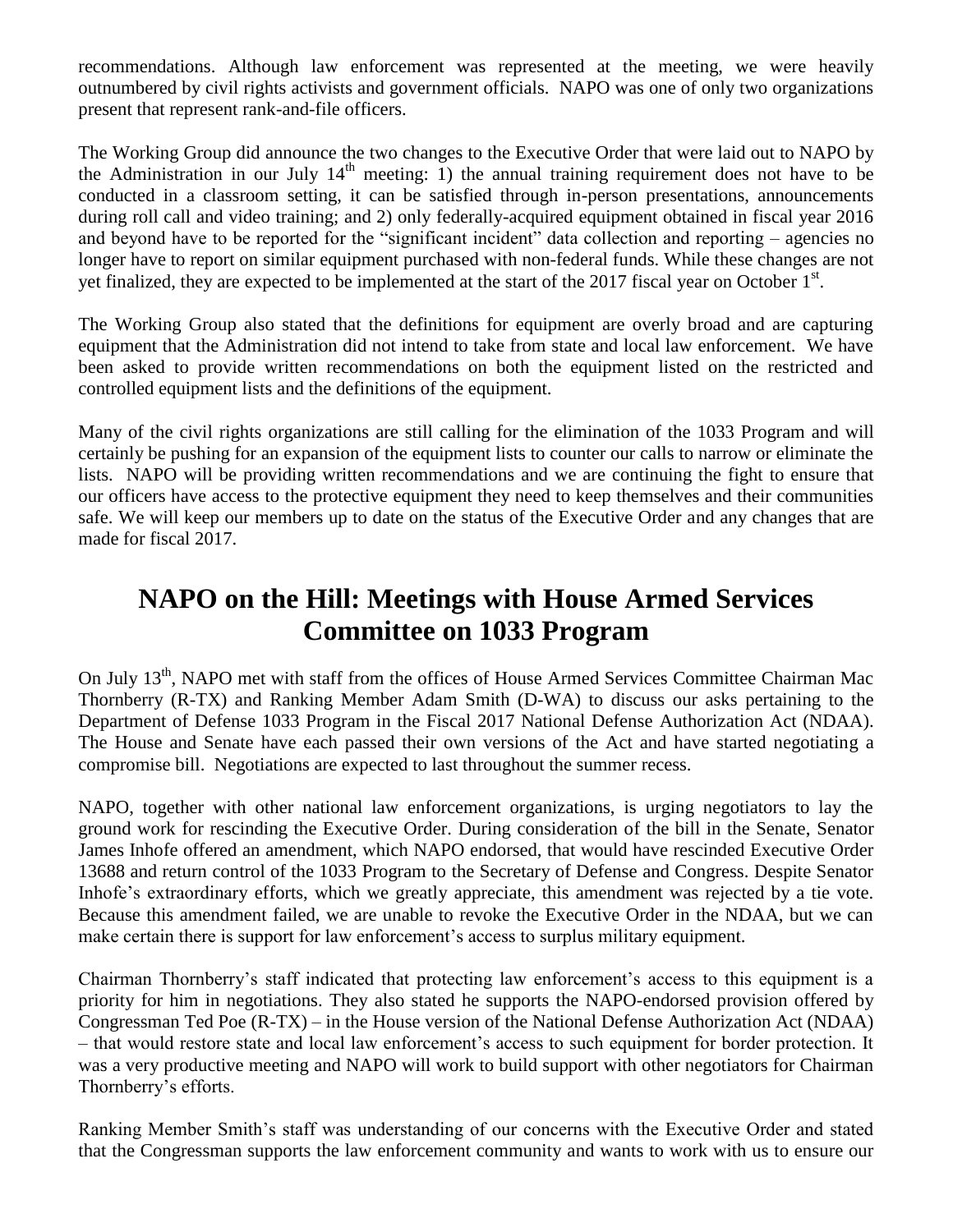needs are met. However, staff was non-committal when it came to whether or not the Congressman would support our efforts to restore law enforcement's access to surplus military equipment.

NAPO will continue meeting with leadership and members of the House and Senate Armed Services Committees throughout the negation process to make certain that the officers we represent regain access to the lifesaving gear they need to defend themselves and the civilians they are sworn to protect. Please see the [joint law enforcement letter to the leadership of the House and Senate Armed Services](file://napo-2k12/Share/AEdmiston/114th%20Congress/1033/Joint%20LEO%20Ltr_NDAA%20Conference%20Report.pdf)  [Committees.](file://napo-2k12/Share/AEdmiston/114th%20Congress/1033/Joint%20LEO%20Ltr_NDAA%20Conference%20Report.pdf)

# **DOJ Announces It Will Withhold Certain Law Enforcement Funds from Sanctuary Cities**

On Thursday July 7, Department of Justice (DOJ) announced it will withhold Byrne Justice Assistance Grants (Byrne-JAG) and State Criminal Alien Assistance Program (SCAAP) grants from jurisdictions that forbid or in any way restrict their officials from sharing information with federal immigration officials.

Specifically, the [guidance s](../../DOJ/DOJ%20Letter%20&%20Guidance_Withholding%20Funds%20from%20Sanctuary%20Cities_7.7.2016.pdf)tates that jurisdictions must comply with all applicable laws to receive the grants, including 8 U.S.C. § 1373 which provides that "a Federal, State, or local government entity or official may not prohibit, or in any way restrict, any government entity or official from sending to, or receiving from, the Immigration and Naturalization Service information regarding the citizenship or immigration status, lawful or unlawful, of any individual."

While NAPO supports efforts in Congress to eliminate sanctuary jurisdictions, which pose real threats to the American people, we do not believe that law enforcement should be punished for the decisions of elected officials. Our efforts in Congress would not affect state and local law enforcement's ability to get much needed funding through the Byrne-JAG program.

NAPO appreciates the DOJ's efforts to ensure states and localities are complying with federal immigration law, but we have strong concerns that targeting Bryne-JAG funding as a penalty will not have the intended results. Instead, communities and the law enforcement who serve them will lose out on significant funding for training, equipment, multi-jurisdictional drug and gang task forces, information sharing and technology and drug treatment programs. The DOJ should instead focus its penalties on the Economic Development Assistance Programs and the Community Development Block Grant, funding which state and local elected officials are more concerned about being able to obtain.

NAPO will let the DOJ know of our concerns and we will continue to push for the Stop Dangerous Sanctuary Cities Act, which not only eliminates sanctuary jurisdictions, but also protects state and local law enforcement officers from being liable for complying with a federal immigration detainer. If your jurisdiction has been denied Bryne-JAG funds due to its status as a sanctuary city, please contact Andy Edmiston at **and accommodation** @napo.org and let her know of the ramifications of this policy.

# **NAPO's Sponsor/Cosponsor Spreadsheet**

NAPO's updated "Sponsor/Cosponsor" spreadsheet is available at the following link: http://www.napo.org/washington-report/sponsor-cosponsor-spreadsheet/. The spreadsheet accompanies the latest "Legislative Positions" document, which is available at the following link: <http://www.napo.org/washington-report/legislative-priorities/>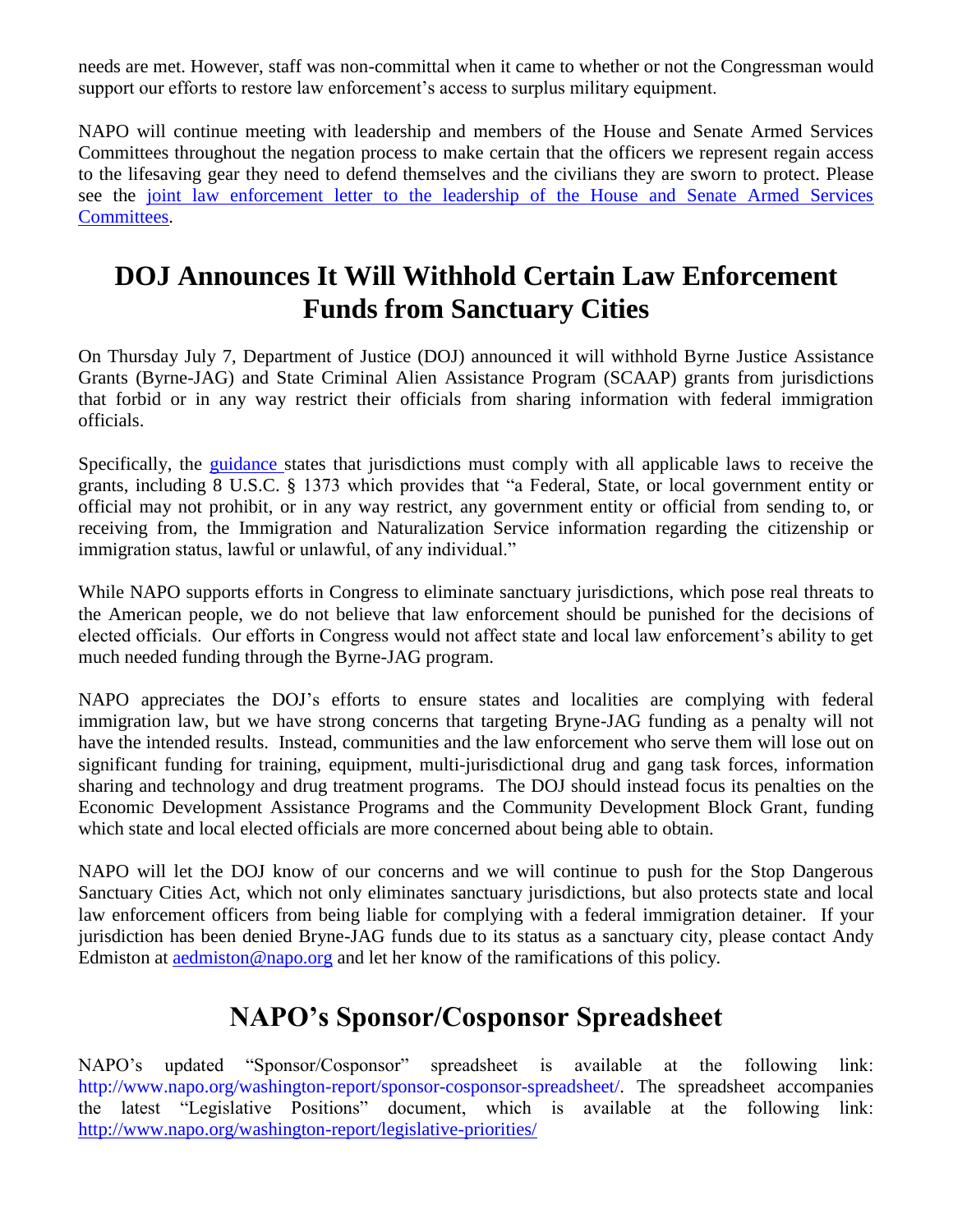The "Sponsor/Cosponsor" spreadsheet is a useful tool to check if your members of Congress have supported pieces of legislation that will impact our members. NAPO will update this spreadsheet regularly, and continue to ensure our voice is heard on Capitol Hill.

If you have any questions about any of the legislation that NAPO is currently working, please contact Andrea Edmiston at: aedmiston@napo.org.

### **NAPO's 38th Annual Convention**

#### **Special thanks to the Palm Beach County PBA and the Law Enforcement Sponsors for helping to make this year's convention a success!**

A*rizona Conference of Police & Sheriffs Boston Police Patrolmen's Association Combined Law Enforcement Associations of Texas Dade County Police Benevolent Association Detectives' Endowment Association of the NYPD Fort Worth Police Association Iowa State Police Association Las Vegas Metro Police Mgers & Supervisors Association Las Vegas Police Protective Association Los Angeles Police Protective League Nassau County Police Benevolent Association New Jersey State Police Benevolent Association New York State Troopers Police Benevolent Association*

*North Las Vegas Police Officers Association Patrolmen's Benevolent Association of the NYPD Phoenix Law Enforcement Association Police Officers Labor Council Postal Police Officers Association Port Authority of NY & NJ Police Benevolent Association Port Authority Police Detectives Endowment Association Port Authority Police Lieutenants Benevolent Association Port Authority Police Sergeants Benevolent Association Suffolk County Superior Officers Association Upstate New York Police Benevolent Association*

**We would also like to thank our corporate sponsors and exhibitors for their generous support. Without their financial support many of the convention events simply would not be possible.**

#### **Sponsors**

*Adapt Pharma Coalition Against Bigger Trucks Freedom Mortgage Lincoln Financial Group LostAndFound.Com Manning & Napier MassMutual Financial Group Nationwide Retirement Solutions Sage View Ullico Casualty Group Voya Financial*